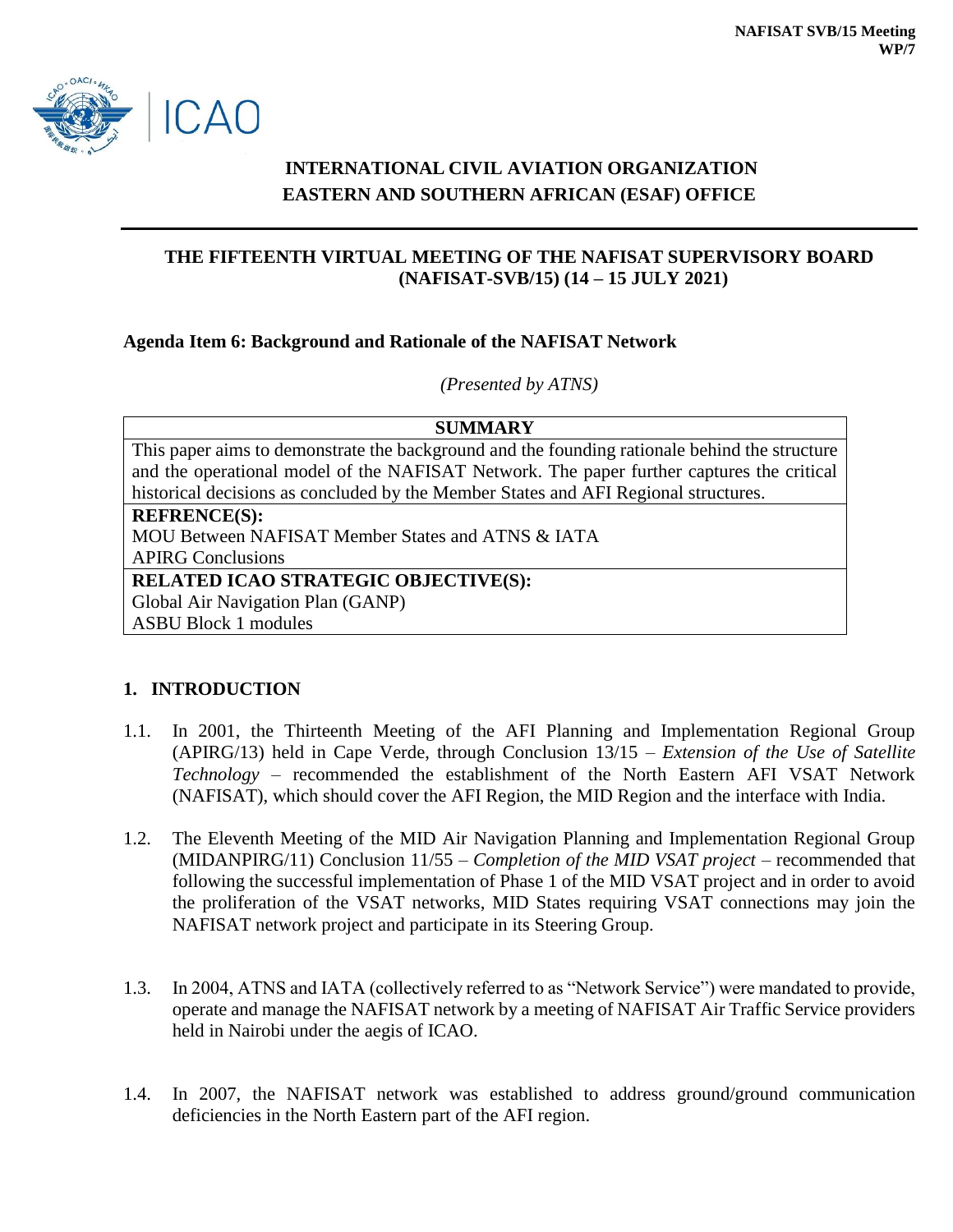- 1.5. The objective of the network is to support the provision of a variety of aeronautical telecommunication services including the mandated Air Traffic Services Direct Speech (ATS/DS) and Aeronautical Fixed Telecommunication Network (AFTN), for which the network was built as well as the migrating of these to the modern equivalent ATN applications of ATS Message Handling System (AMHS), ATS Inter-facility Data Communications (AIDC) and Voice over Internet Protocol (VoIP).
- 1.6. In 2012, the Eighteenth Meeting of the APIRG (APIRG/18) held in Kampala commended the improvement in ATS/DS and AFTN services in the AFI Region and recommended States to put in place mechanisms for future sustainability of the NAFISAT network beyond 2015, under its conclusion 18/27 – *Arrangements to Ensure Sustainability of NAFISAT and SADC VSAT/2 Networks.*
- 1.7. In 2013, the Nineteenth Meeting of the APIRG (APIRG/19) held in Senegal commended the positive agreement reached by NAFISAT States, ATNS and IATA to maintain, upgrade and/replace the network for the upcoming 7 years, to support the continued and effective provision of Air Traffic Management services, pursuant to APIRG Conclusion 19/27 – *Arrangements to Ensure Sustainability of NAFISAT and SADC VSAT/2 Networks*.

### **2. DISCUSSION**

- 2.1. The NAFISAT network upgrade was completed in 2017 to enable the network to be IP capable. Subsequent to the upgrade, the optimization of the bandwidth was undertaken and completed in 2018.
- 2.2. The following are some of the services that the network is capable of supporting.
	- Computer-to-computer data exchanges between ATS Flight Data Processing Systems (FDPS);
	- $\triangleright$  Operational meteorological data exchanges;
	- $\triangleright$  Operational aeronautical information services exchanges;
	- $\triangleright$  Aeronautical administrative support;
	- ADS-B and Radar data exchanges; and
	- VHF Extended range.
- 2.3. A technical feasibility study was conducted in 2018 and showed that the upgraded networks are technically capable of supporting the added services, however these services will require additional satellite spectrum and in some cases hardware.
- 2.4. The services currently operating on the networks are the following.
	- Aeronautical Fixed Telecommunication Network (AFTN) data services;
	- Aeronautical Message Handling System (AMHS); and
	- Air Traffic Services Direct Speech (ATS/DS) voice services
- 2.5. A Proof of Concept (PoC) was conducted in 2018 to measure the impact of Value-Added Services on the NAFISAT network to ensure that the network is flexible and scalable to adopt future services.